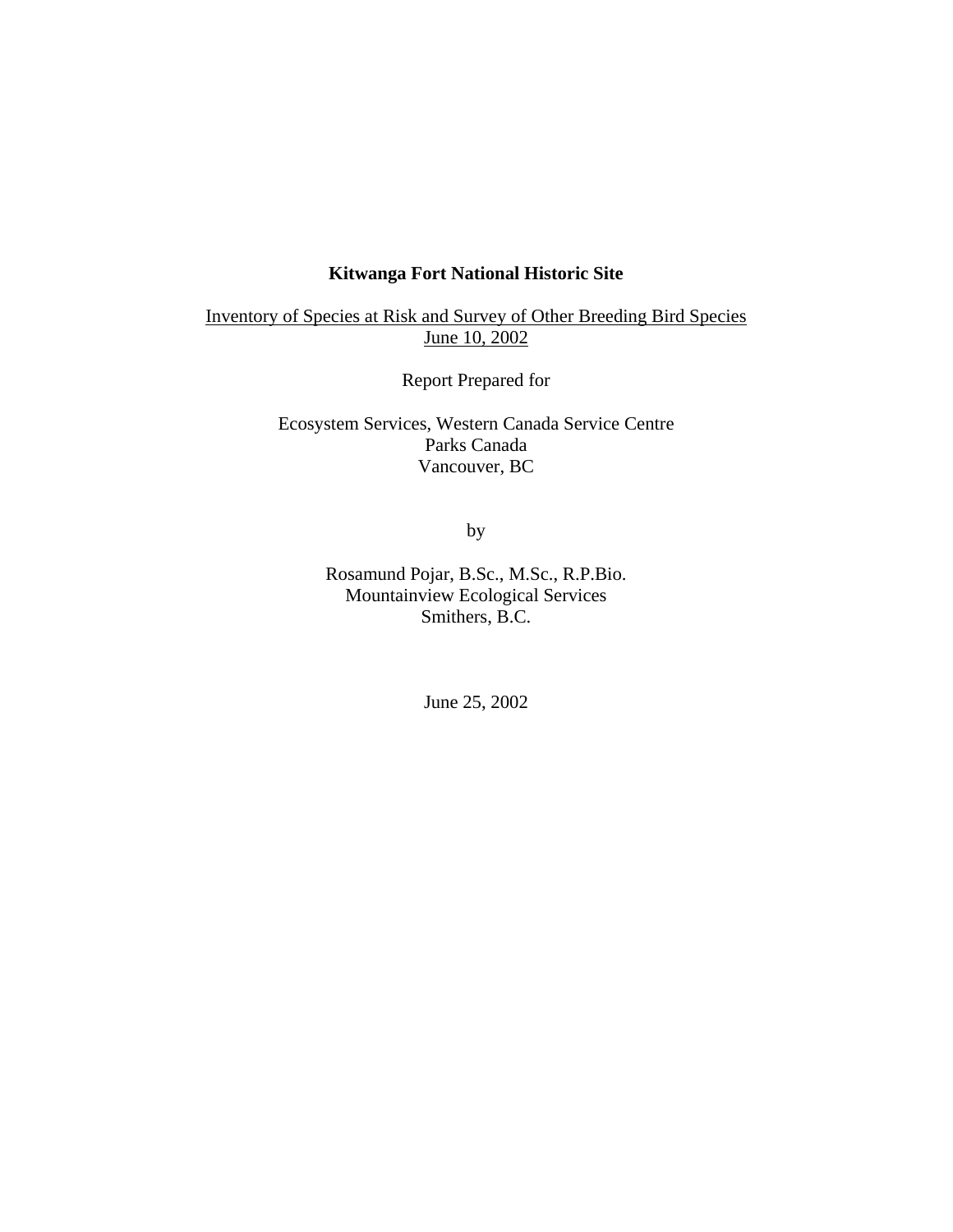# **Kitwanga Fort National Historic Site**

Inventory of Species at Risk and Survey of Other Breeding Bird Species – June 10, 2002

### **Listed Species**

The site was surveyed for the presence of the following species listed as being at risk for the Kitwanga area and for the Kispiox Forest District. These are:

COSEWIC list Pacific Great Blue Heron Western Screech Owl

B.C. Conservation Data Centre list American Bittern Trumpeter Swan Bald Eagle Swainson's Hawk Peregrine Falcon *anatum* subspecies Short-eared Owl

None of these species were observed on the site at the time of the survey. The habitat was evaluated for suitability for these species using published reports of habitat requirements and my own prior knowledge. Past reports of the presence of these species was researched by contacting local birders, checking published records (Campbell et al 1990- 2002) and the British Columbia Conservation Data Centre's provincial database. The Conservation Data center reported that there were "no rare plant or animal occurrences mapped in the CDC database for this site" but that " the scarcity of records may reflect a lack of inventory work in the area" (CDC, email, June 24, 2002).

# **Pacific Great Blue Heron (***Ardea herodias***)**

Great Blue Heron's (probably Interior Great Blue's) have been seen occasionally inland as far as the Bulkley Valley at various times of the year. It is possible that individuals of this species might be found feeding along the stretch of the Kitwanga River that flows through the site, but it is unlikely to be the Pacific form. There are no reports of breeding in the area.

# **Western Screech Owl (***Otus kennicottii***)**

There is some suitable habitat i.e. large cottonwoods in the riparian forest along both sides of the Kitwanga River. Local birders surveyed for the presence of Western Screech Owls on the Kitwanga backroad by using taped calls, but there was no response (Ray Sturney, pers. Comm., June 12, 2002). Western Screech Owls have been recorded in Terrace (Campbell et al 1990).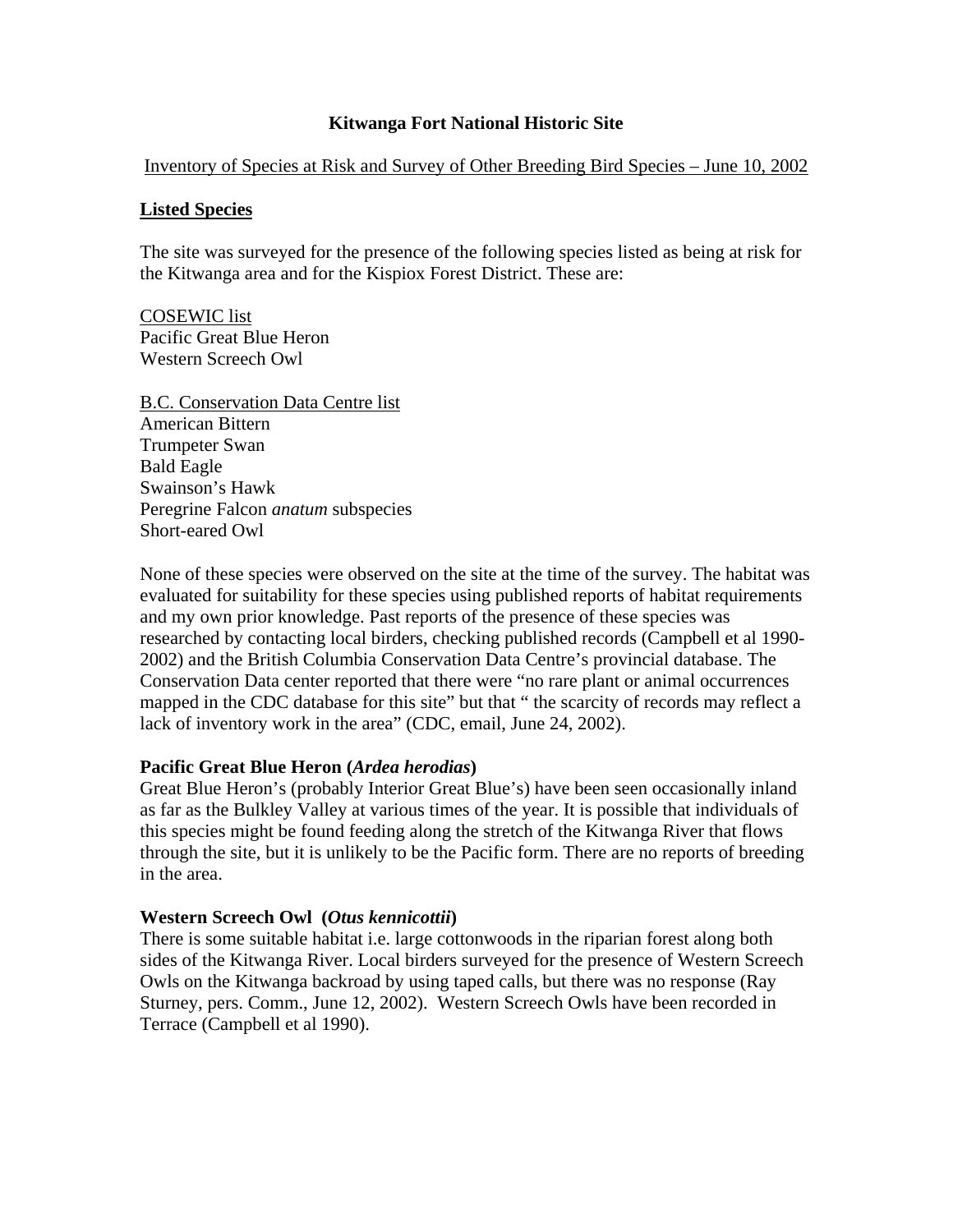# **American Bittern (***Botaurus lentiginosus***)**

It is highly unlikely that this species would ever be observed at the site due to lack of suitable habitat (i.e. cat-tail marsh wetlands) at this site.

# **Trumpeter Swan (***Cygnus buccinator***)**

It is unlikely that this species would be observed at the site due to lack of suitable habitat, although Trumpeter Swans do migrate through the area.

# **Bald Eagle (***Haliaeetus leucocephalus***)**

It is highly probable that the Bald Eagle would be found using this stretch of river for feeding when salmon are in the river. Large cottonwoods on both sides of the river are probably used as hunting and feeding perches and several are large enough to support nests. No nests were located on the east side of the river at this time. As far as I could see there were none on the west side either, but I did not go across the river.

# **Swainson's Hawk (***Buteo swainsoni***)**

Due to lack of suitable habitat, it is unlikely that this species would be seen at this site. They are very uncommon in the area as a whole. This species has been reported in the Kispiox Valley (Frank Doyle – personal communication, June 18, 2002).

# **Peregrine Falcon (***anatum* **subspecies) (***Falco peregrinus anatum***)**

This species is unlikely to be in this area at all due to lack of suitable habitat.

# **Short-eared Owl (***Asio flammeus***)**

Due to lack of suitable open habitat for foraging (open grasslands and agricultural fields) it is unlikely that this species uses this site. However, this site was more open in the past before the trees and shrubs started to invade the grassy flat areas.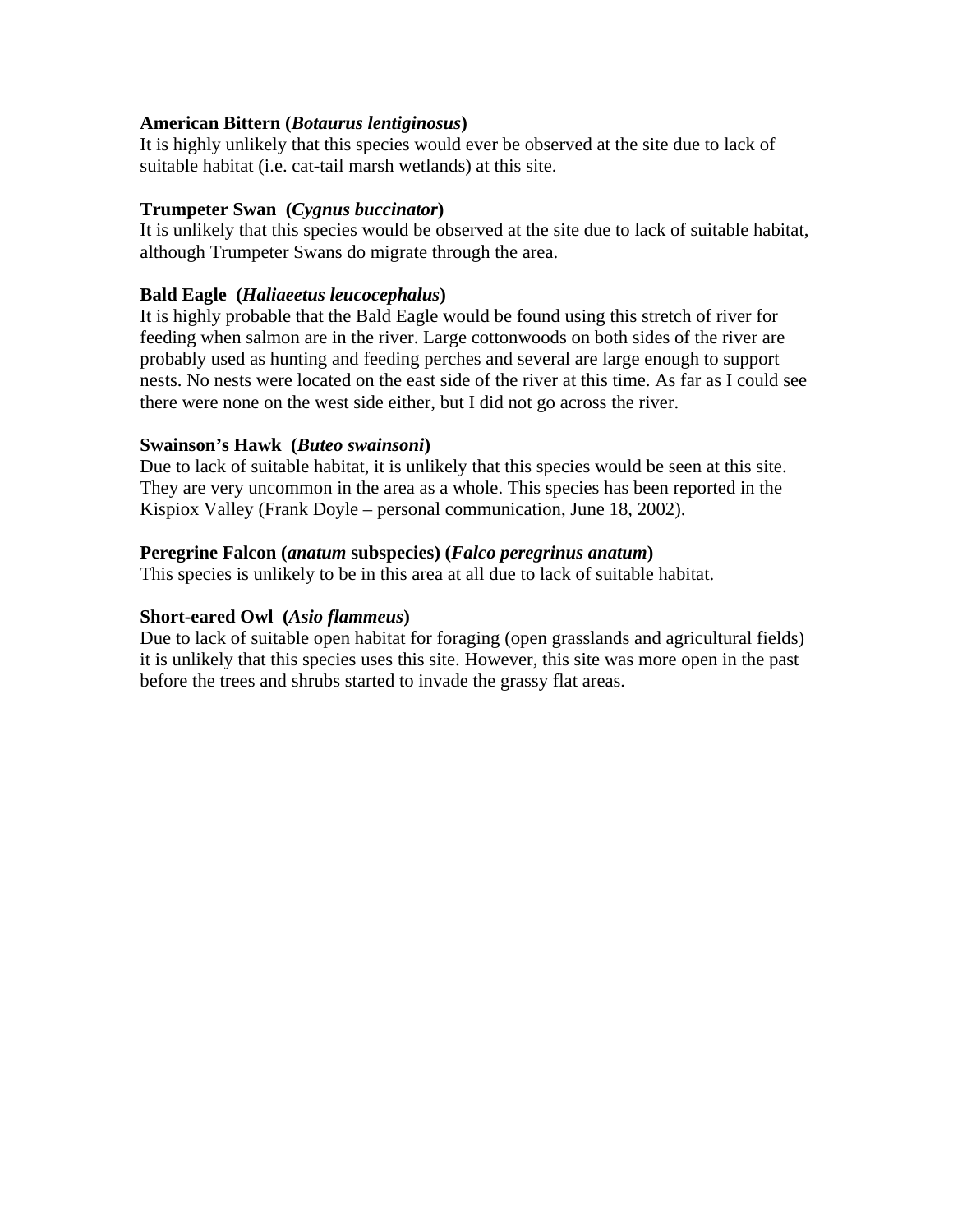#### **Other Birds using the site**

All birds seen and heard in the area were recorded over a 41/2 hour period from 4.30 a.m. until 9.00 a.m. Simultaneous singing by males or aggressive interactions by males was used to indicate territorial behaviour and, hence, potential for breeding on site. Birds thought to be possibly breeding are marked below with an asterisk. Only one active nest was located – that of an American Robin. An old, inactive nest (possibly American Crow or Common Raven) was also located in a young pine near the trail.

 The area was divided up into different habitats based on the overall appearance of the vegetation. Each area described below has been assigned a number that is marked on the accompanying map.

#### **"Battle Hill" South side and top – low shrub-herb community - Area 1**

This is an area of low shrubs dominated by *Prunus virginiana, Amelanchier alnifolia, Rubus parviflorus, Symphoricarpos albus* and some *Populus tremuloides*. The herb layer is a mix of mainly *Lathyrus nevadensis, Lathyrus ochroleucus, Vicia americana, Epilobium angustifolium, Aster conspicuus, Aster ciliolatus, Thalictrum occidentale, Cerastium arvense, Galium boreale, Fragaria virginiana, Achillea millefolium, Smilacina stellata,* intermingled with large amounts of the introduced *Taraxacum officinale* and some *Rumex acetosella*. A small patch of the highly invasive weed St. John's wort (*Hypericum perforatum*) was found on the top of the hill.(This is cause for concern as it will spread rapidly). *Antennaria microphylla* was locally abundant in more exposed, drier sites lacking shrubs. Also present were small patches of *Carex*

Birds observed or heard in this area were:

\*Lincoln's Sparrow (*Melospiza lincolnii*) \*Dark-eyed Junco (*Junco hyemalis*) – carrying food \*MacGillivray's Warbler (*Oporornis tolmiei*) \*Orange-crowned Warbler (*Vermivora celata*) \*Rufous Hummingbird (*Selasphorus rufus*) – aggression between two males

#### **"Battle Hill" - East and North Sides of the Hill – taller shrub community – Area 2**

This area is dominated by dense, taller shrubs – primarily *Corylus cornuta, Amelanchier alnifolia, Cornus stolonifera, Populus tremuloides, Betula papyrifera, Lonicera involucrata, Prunus virginiana, Symphoricarpos albus,* and *Rosa acicularis* with smaller amounts of *Rubus parviflorus* and *Sambucus racemosa*. At the toe of the slope on the north side the herb layer was well developed and contained *Fritillaria camchatcensis, Arnica cordifolia, Heracleum lanatum, Geum macrophyllum, Thalictrum occidentale, Epilobium angustifolium, Geranium* sp.*,* together with some *Aquilegia formosa, Castilleja miniata, Viola canadensis*. The presence of *Equisetum* species, *Spiraea douglasii* and more *Lonicera involucrata* indicates a slightly wetter site.

#### Birds present were

\*Swainson's Thrush (*Catharus ustulatus*)

\*American Robin (*Turdus migratorius*) – carrying food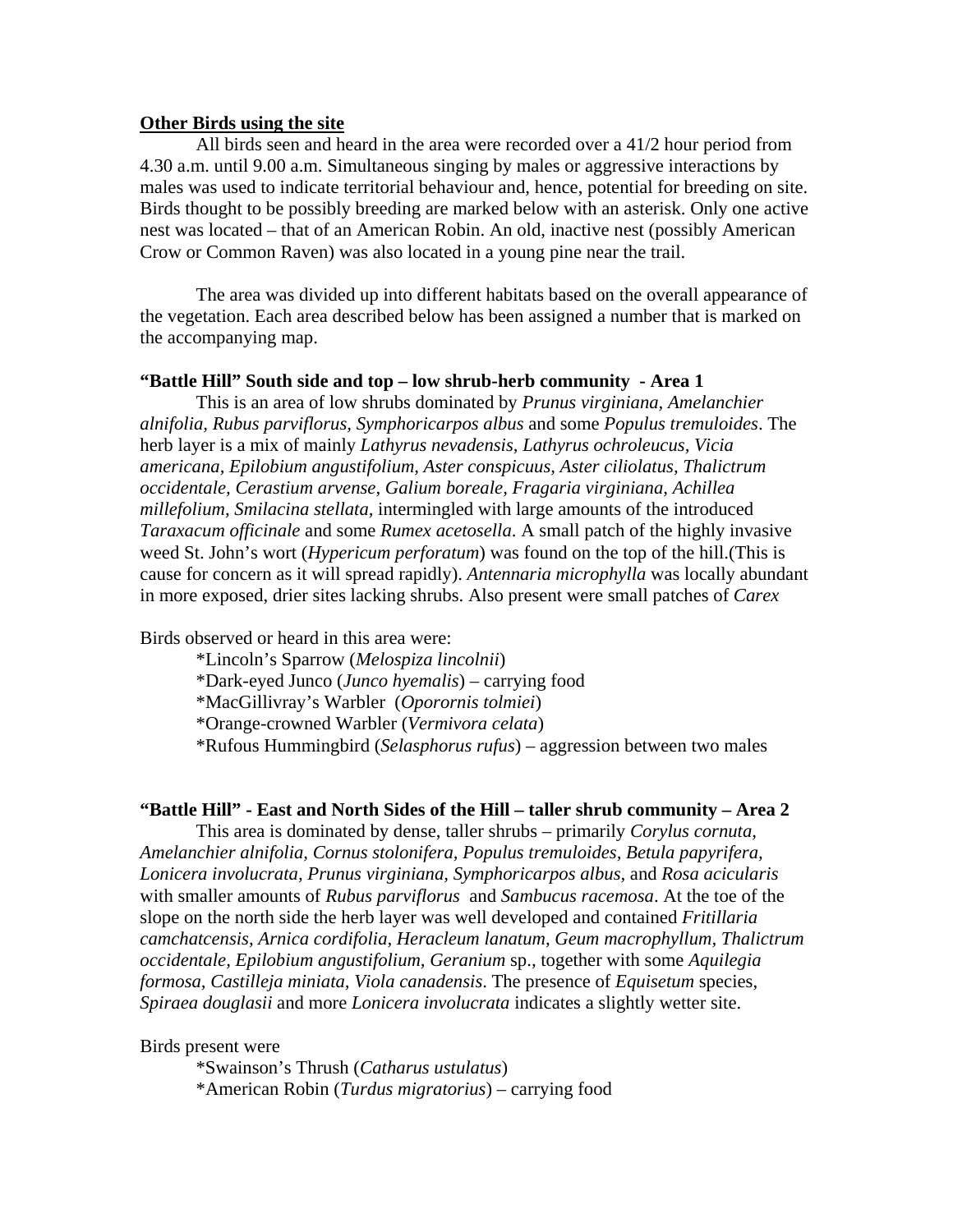\*Rufous Hummingbird (*Selasphorus rufus*) – aggression between males \*Warbling Vireo (*Vireo gilvus*) \*Lincoln's Sparrow (*Melospiza lincolnii*) \*Yellow Warbler (*Dendroica petechia*) \*MacGillivray's Warbler (*Oporornis tolmiei*) \*Dusky Flycatcher (*Empidonax oberholseri*)

and Wilson's Warbler (*Wilsonia pusilla*) - feeding Northern Rough-winged Swallow (*Stelgidopteryx serripennis*) - feeding

Cooper's Hawk (*Accipiter cooperii*) chasing (hunting) a Swainson's Thrush

### **Flat grassy open area south of "Battle Hill" and down on the flat floodplain below – Area 3**

This flat area is heavily disturbed and dominated by grasses (native and nonnative) with *Potentilla arguta* and weedy (introduced) species such as *Chrysanthemum leucanthemum, Taraxacum officinale, Hieracium* sp., *Prunella vulgaris* and some burdock (*Arctium minus)* and clovers. Scattered in this area are a few young lodgepole pine, the occasional *Juniperus scopulorum*, and saplings of *Populus tremuloides.* 

#### Bird species here were

 \*Lincoln's Sparrow (*Melopsiza lincolnii*) \*Chipping Sparrow (*Spizella passerina*) \*Dark-eyed Junco – a pair \*American Robin (*Turdus migratorius*) Pine Siskin (*Carduelis pinus*) – feeding on dandelion seeds

# **Shrubby thicket, west of flat open area and down the bank towards the river terrace – Area 4**

Along the edge of the flat open area and down the bank towards the river was a thicket of *Corylus cornuta, Crataegus douglasii, Symphoricarpus albus, Amelanchier alnifolia, Prunus virginiana* underneath an overstory of young *Populus tremuloides.* The low shrub layer was dominated by *Paxistima myrsinites, Rubus parviflorus,* together with some *Vaccinium caespitosum*, *Arctostaphylos uva-ursi, Apocynum androsaemifolium*. The herb layer was dominated by *Aster conspicuus, Aster ciliolatus, Vicia americana, Lathyrus ochroleucus, Lathyrus nevadensis, Smilacina stellata* and *Fragaria virginiana*. One small clump of the relatively rare *Cypripedium montanum* was also found here.

The only bird species located here were \*Swainson's Thrush \*MacGillivray's Warbler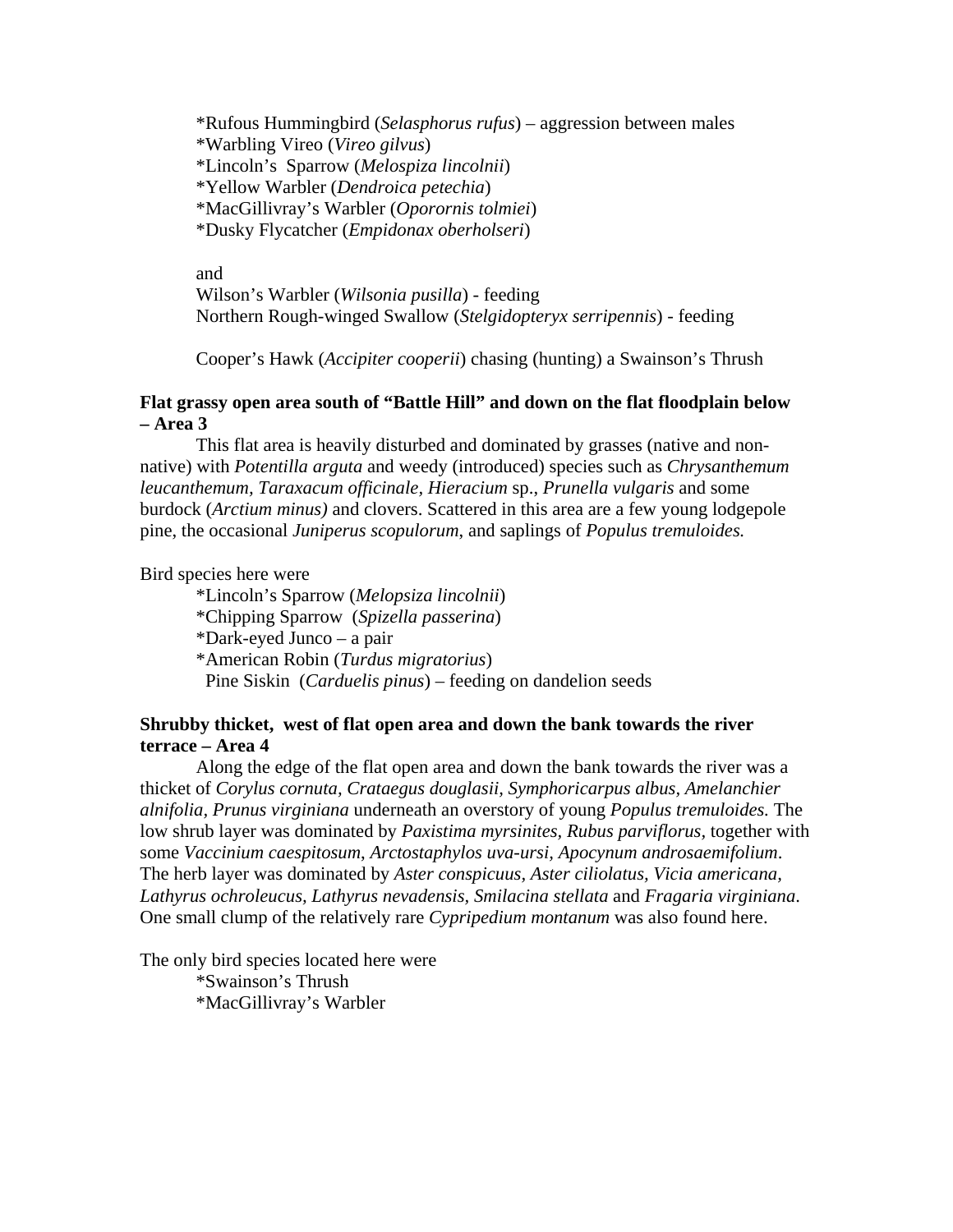#### **"Grass" – young pine** - **East to north east side of Hill – Area 5**

A grassy, flat area which has been heavily invaded by *Pinus contorta*. Some thinning of the pines has been carried out. Grasses interspersed with some *Potentilla arguta, Antennaria microphylla,* together with introduced species such as *Hieracium* sp., alfalfa, and dandelions. Wet spots had *Equisetum arvense* and scattered throughout the area were several deciduous shrubs species common elsewhere. Closer to the riverbank were larger shrubs of *Alnus incana* ssp. *tenuifolia* and cottonwood.

Bird species common here were

 \*MacGillivray's Warbler \*Orange-crowned Warbler \*Lincoln's Sparrow \*Dark-eyed Junco \*American Robin \*Swainson's Thrush

#### **Riparian Forest – Area 6**

The riparian forest canopy is dominated by black cottonwood (*Populus balsamifera* ssp. *trichocarpa* with some aspen. The shrub layer is dominated by *Cornus stolonifera, Alnus incana* ssp. *tenuifolia, Salix* spp. together with some *Rubus parviflorus, Symphoricarpos albus, Ribes* spp., *Lonicera involucrata* and *Rosa acicularis*. The understory contains *Smilacina stellata, Rubus pubescens, Epilobium angustifolium, Osmorhiza* sp., *Aster conspicuus, Aster ciliolatus, Equisetum pratense* and *Equisetum sylvaticum* among others.

Bird species seen and heard in the riparian area were: \*Swainson's Thrush \*American Robin \*Yellow-rumped Warbler (*Dendroica coronata*) \*Yellow Warbler \*American Redstart \*Northern Waterthrush (*Seirus noveboracensis*) \*Warbling Vireo \*Dusky Flycatcher \*Song Sparrow (*Melospiza melodia*) Unidentified woodpecker feeding (possibly Northern Flicker – but no calls given)

Flying along the river – using area for feeding and possibly breeding in the general area or even on site

Common Merganser (*Mergus merganser*) - may nest in cottonwoods, but no nest spotted

Belted Kingfisher (*Cercyle alcyon*) - may nest in banks near riparian areas, but no nest spotted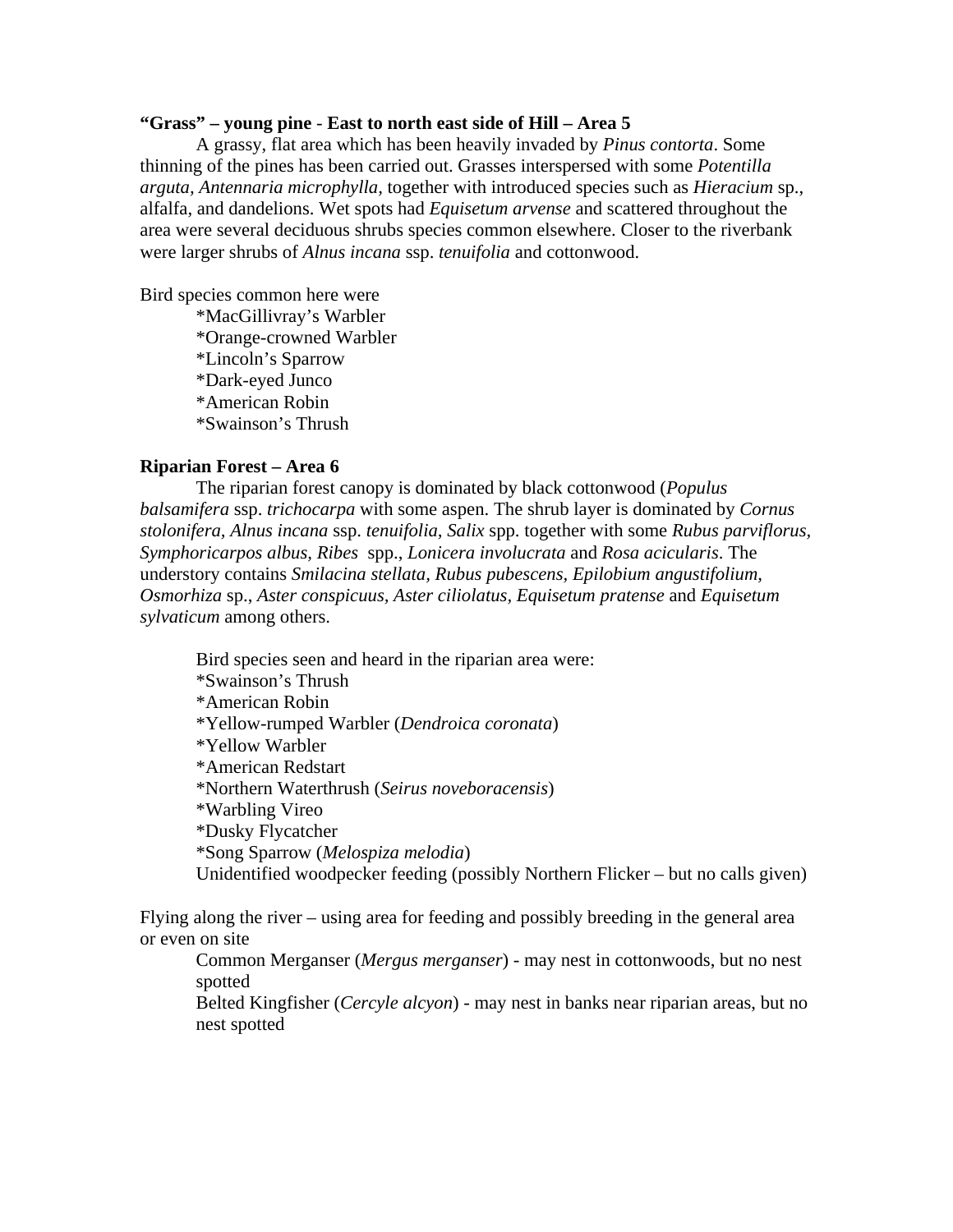#### **Mixed deciduous/conifer forest on steep slopes down from road – Area 7**

 This area is dominated by aspen and birch (*Betula papyrifera*), with some scattered hybrid white spruce *Picea glauca x engelmannii*) and lodgepole pine. The understory is very dense and consists primarily of *Corylus cornuta, Symphoricarpos albus, Rosa acicularis, Rubus parviflorus, and Prunus pensylvanica*. Underneath the dense shrubs the dominant herbs observed were *Aster conspicuus, Epilobium angustifolium, Clintonia uniflora, Aralia nudicaulis, Smilacina stellata, Rubus pubescens, Disporum hookeri, Cornus canadensis,* and the relatively rare species – *Sanicula marylandica*. Along the edges, especially where the forest has been cleared was *Paxistima myrsinites* and *Epilobium angustifolium*.

Birds seen and heard in this forest were:

 \*American Robin \*Swainson's Thrush \*Ruby-crowned Kinglet (*Regulus calendula*) \*Dusky Flycatcher \*Warbling Vireo \*American Redstart (*Setophaga ruticilla*) \*Yellow-rumped Warbler

#### **Opposite side of river – Area 8**

 No attempt was made to get across the river that was in full flood. Access is difficult. The forest away from the riparian looks (through binoculars) to be similar to the forest in area 7 and would be expected to have similar plant and bird species.

**Flying over and around the whole area** – feeding or passing over (may not be breeding on the site)

 Northern Rough-winged Swallow Bank Swallow (*Riparia riparia*) American Crow (*Corvus brachyrhynchos*) Common Raven (*Corvus corax*)

#### **Other Vertebrates** (based on sign)

Very little sign was observed of other vertebrates.

Moose – a small amount of browsing near the river's edge, no tracks or droppings observed

Horse – droppings were found in area 3 and 4

Red Squirrel – one was heard in the mixed forest (area 7).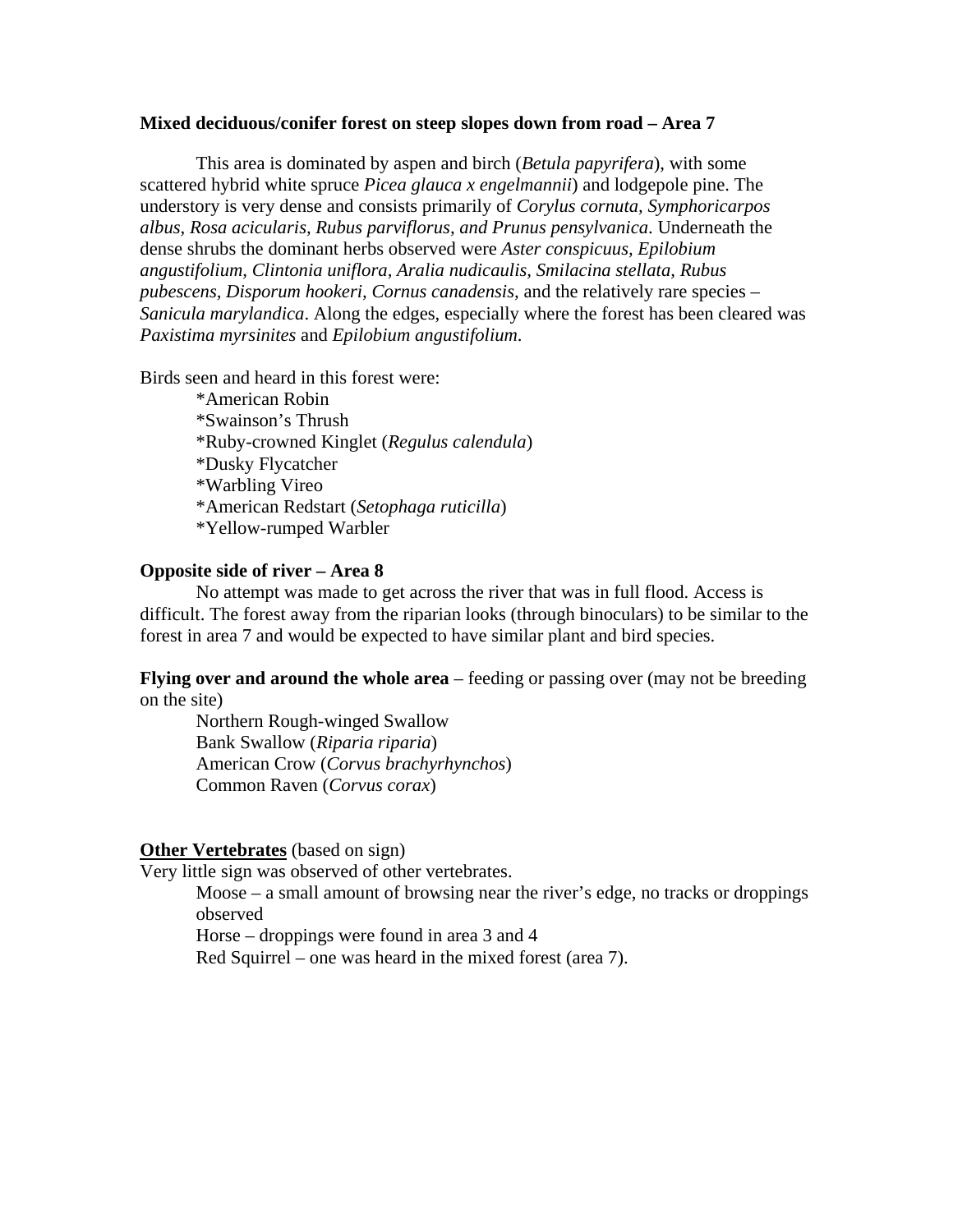# **Sources of Information and References Cited**

British Columbia Conservation Data Centre, BC Ministry of Sustainable Resource Management, Victoria, BC

Campbell, R.W., N.K. Dawe, I. McTaggart-Cowan, J.M. Cooper, G.W. Kaiser, A.C. Stewart, and M.C.E. McNall. 1990-2002. The Birds of British Columbia. Volumes 1-4, University of British Columbia Press, Vancouver, B.C..

Rosamund Pojar, B.Sc., M.Sc., R.P.Bio. Mountainview Ecological Services P.O. Box 3089, Smithers, B.C. V0J 2N0 Phone: (250) 847-9784 Email: rpojar@bulkley.net